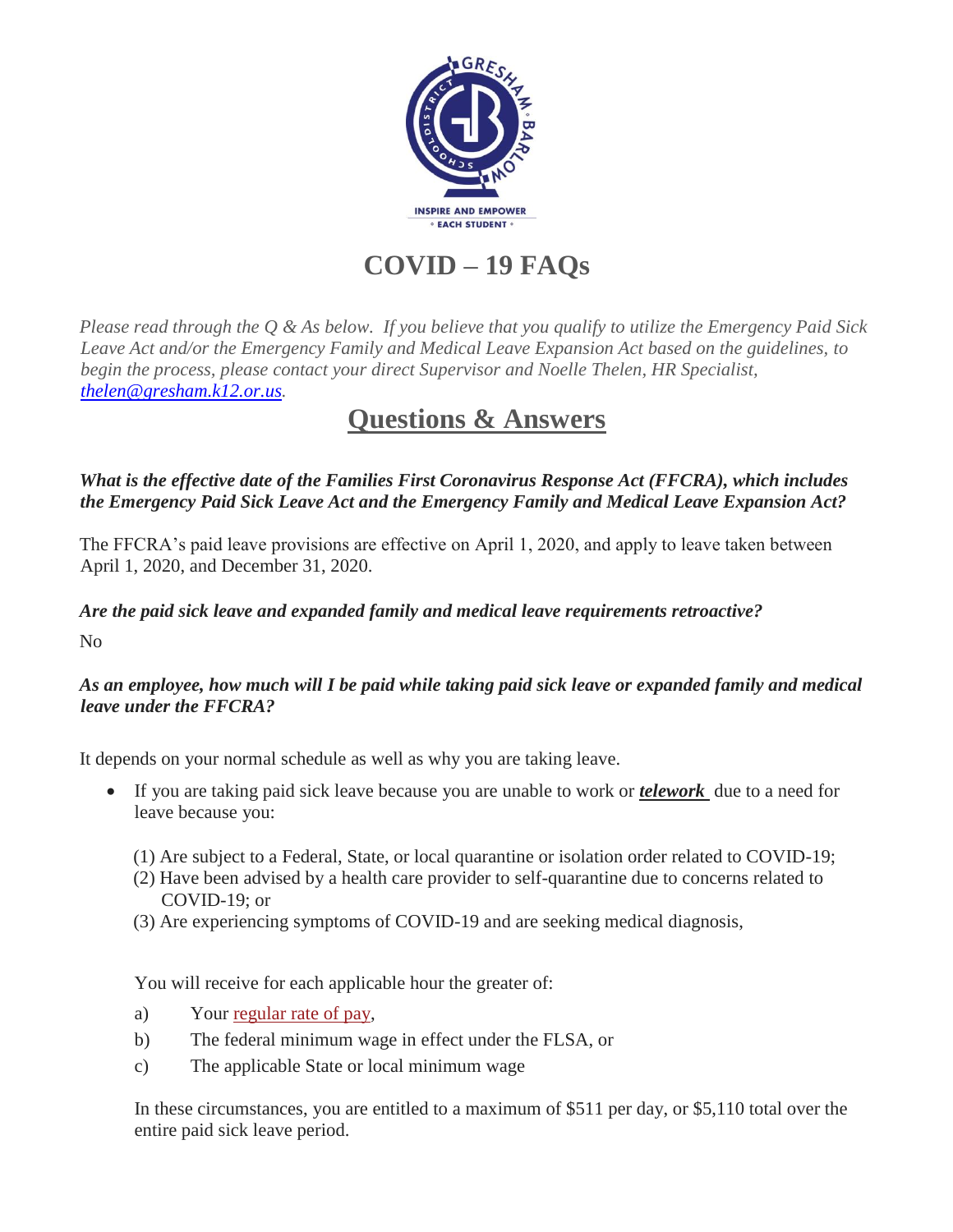• If you are taking paid sick leave because you are:

(1) caring for an individual who is subject to a Federal, State, or local quarantine or isolation order related to COVID-19 or an individual who has been advised by a health care provider to selfquarantine due to concerns related to COVID-19;

(2) caring for your child whose school or place of care is closed, or child care provider is unavailable, due to COVID-19 related reasons; or

(3) experiencing any other substantially-similar condition that may arise, as specified by the Secretary of Health and Human Services, you are entitled to compensation at 2/3 of the greater of the amounts above.

Under these circumstances, you are subject to a maximum of \$200 per day, or \$2,000 over the entire two week period.

 If you are taking expanded family and medical leave, you may take paid sick leave for the first ten days of that leave period, or you may substitute any accrued vacation leave, personal leave, or medical or sick leave you have under your employer's policy.

For the following ten weeks, you will be paid for your leave at an amount no less than 2/3 of your [regular rate of pay](https://www.dol.gov/agencies/whd/fact-sheets/56a-regular-rate) for the hours you would be normally scheduled to work. The [regular rate](https://www.dol.gov/agencies/whd/fact-sheets/56a-regular-rate)  [of pay](https://www.dol.gov/agencies/whd/fact-sheets/56a-regular-rate) used to calculate this amount must be at or above the federal minimum wage, or the applicable state or local minimum wage. However, you will not receive more than \$200 per day or \$12,000 for the twelve weeks that include both paid sick leave and expanded family and medical leave when you are on leave to care for your child whose school or place of care is closed, or child care provider is unavailable, due to COVID-19 related reasons.

#### *May I take 80 hours of paid sick leave for my self-quarantine and then another amount of paid sick leave for another reason provided under the Emergency Paid Sick Leave Act?*

No. You may take up to two weeks—or ten days—(80 hours for a full-time employee, or for a part-time employee, the number of hours equal to the average number of hours that the employee works over a typical two-week period) of paid sick leave for any combination of qualifying reasons. However, the total number of hours for which you receive paid sick leave is capped at 80 hours under the Emergency Paid Sick Leave Act.

#### *If I am home with my child because his or her school or place of care is closed, or child care provider is unavailable, do I get paid sick leave, expanded family and medical leave, or both—how do they interact?*

You may be eligible for both types of leave, but only for a total of *twelve weeks* of paid leave. You may take both paid sick leave and expanded family and medical leave to care for your child whose school or place of care is closed, or child care provider is unavailable, due to COVID-19 related reasons.

The Emergency Paid Sick Leave Act provides for an initial two weeks of paid leave. This period thus covers the first ten workdays of expanded family and medical leave, which are otherwise unpaid under the Emergency and Family Medical Leave Expansion Act unless the you elect to use existing vacation, personal, or medical or sick leave under your employer's policy. After the first ten workdays have elapsed, you will receive 2/3 of your [regular rate of pay](https://www.dol.gov/agencies/whd/fact-sheets/56a-regular-rate) for the hours you would have been scheduled to work in the subsequent ten weeks under the Emergency and Family Medical Leave Expansion Act.